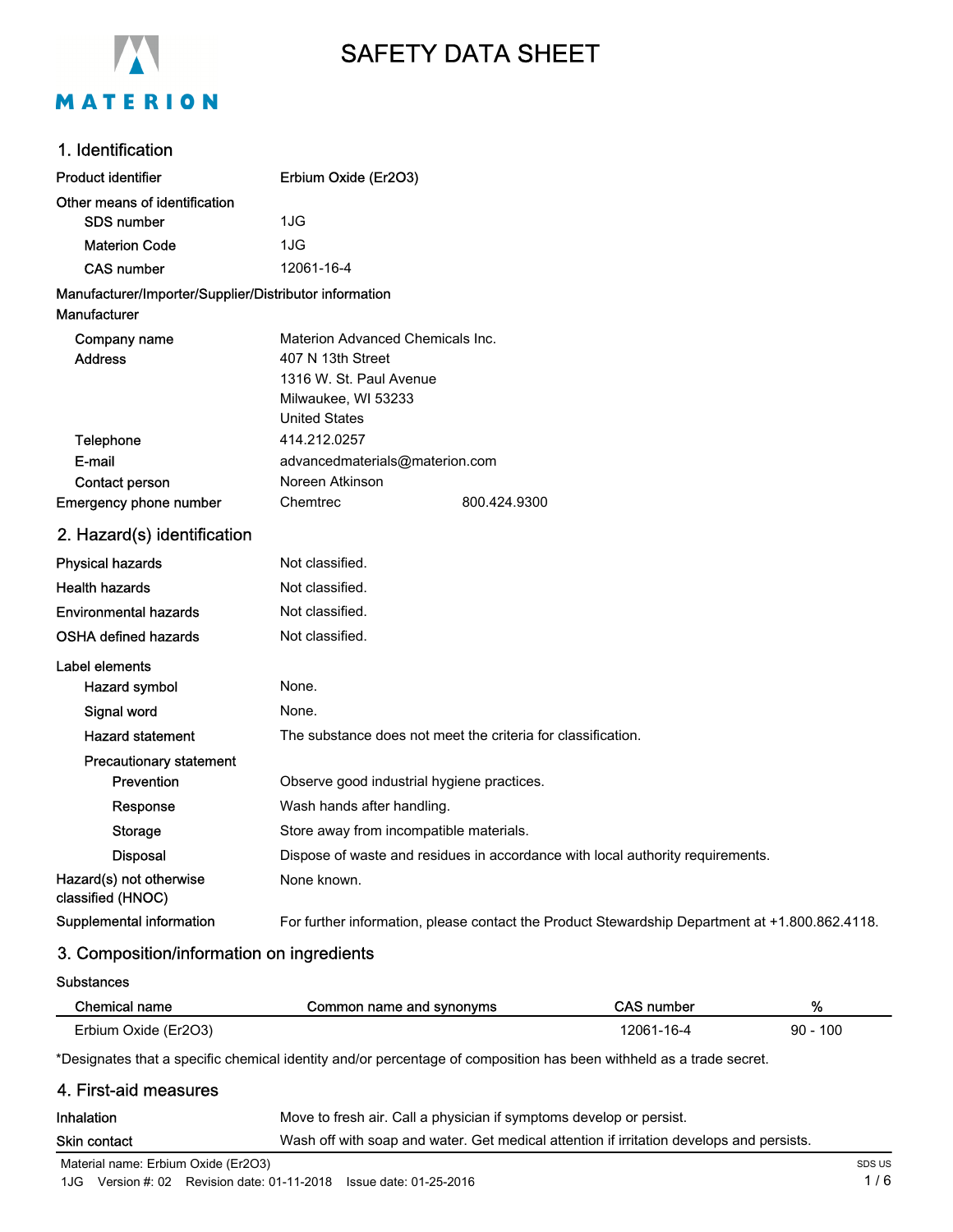| Eye contact                                                                  | Rinse with water. Get medical attention if irritation develops and persists.                                                                                                                                                                                                                            |
|------------------------------------------------------------------------------|---------------------------------------------------------------------------------------------------------------------------------------------------------------------------------------------------------------------------------------------------------------------------------------------------------|
| Ingestion                                                                    | Rinse mouth. Get medical attention if symptoms occur.                                                                                                                                                                                                                                                   |
| Most important<br>symptoms/effects, acute and<br>delayed                     | Direct contact with eyes may cause temporary irritation.                                                                                                                                                                                                                                                |
| Indication of immediate medical<br>attention and special treatment<br>needed | Treat symptomatically.                                                                                                                                                                                                                                                                                  |
| <b>General information</b>                                                   | Ensure that medical personnel are aware of the material(s) involved, and take precautions to<br>protect themselves.                                                                                                                                                                                     |
| 5. Fire-fighting measures                                                    |                                                                                                                                                                                                                                                                                                         |
| Suitable extinguishing media                                                 | Water fog. Foam. Dry chemical powder. Carbon dioxide (CO2).                                                                                                                                                                                                                                             |
| Unsuitable extinguishing media                                               | Do not use water jet as an extinguisher, as this will spread the fire.                                                                                                                                                                                                                                  |
| Specific hazards arising from<br>the chemical                                | During fire, gases hazardous to health may be formed.                                                                                                                                                                                                                                                   |
| Special protective equipment<br>and precautions for firefighters             | Self-contained breathing apparatus and full protective clothing must be worn in case of fire.                                                                                                                                                                                                           |
| <b>Fire fighting</b><br>equipment/instructions                               | Use water spray to cool unopened containers.                                                                                                                                                                                                                                                            |
| Specific methods                                                             | Use standard firefighting procedures and consider the hazards of other involved materials.                                                                                                                                                                                                              |
| General fire hazards                                                         | No unusual fire or explosion hazards noted.                                                                                                                                                                                                                                                             |
| 6. Accidental release measures                                               |                                                                                                                                                                                                                                                                                                         |
| Personal precautions, protective<br>equipment and emergency<br>procedures    | Keep unnecessary personnel away. For personal protection, see section 8 of the SDS.                                                                                                                                                                                                                     |
| Methods and materials for<br>containment and cleaning up                     | Stop the flow of material, if this is without risk. Following product recovery, flush area with water.<br>For waste disposal, see section 13 of the SDS.                                                                                                                                                |
| <b>Environmental precautions</b>                                             | Avoid discharge into drains, water courses or onto the ground.                                                                                                                                                                                                                                          |
| 7. Handling and storage                                                      |                                                                                                                                                                                                                                                                                                         |
| Precautions for safe handling                                                | Observe good industrial hygiene practices                                                                                                                                                                                                                                                               |
| Conditions for safe storage,<br>including any incompatibilities              | Store in original tightly closed container. Store away from incompatible materials (see Section 10<br>of the SDS).                                                                                                                                                                                      |
| 8. Exposure controls/personal protection                                     |                                                                                                                                                                                                                                                                                                         |
| Occupational exposure limits                                                 | No exposure limits noted for ingredient(s).                                                                                                                                                                                                                                                             |
| <b>Biological limit values</b>                                               | No biological exposure limits noted for the ingredient(s).                                                                                                                                                                                                                                              |
| Appropriate engineering controls                                             | Good general ventilation (typically 10 air changes per hour) should be used. Ventilation rates<br>should be matched to conditions. If applicable, use process enclosures, local exhaust ventilation,<br>or other engineering controls to maintain airborne levels below recommended exposure limits. If |

exposure limits have not been established, maintain airborne levels to an acceptable level. Control parameters Follow standard monitoring procedures. Individual protection measures, such as personal protective equipment Eye/face protection Wear safety glasses with side shields (or goggles). Skin protection Wear appropriate chemical resistant gloves. Suitable gloves can be recommended by the glove supplier. Hand protection Other Wear suitable protective clothing. Respiratory protection In case of insufficient ventilation, wear suitable respiratory equipment. Thermal hazards Wear appropriate thermal protective clothing, when necessary.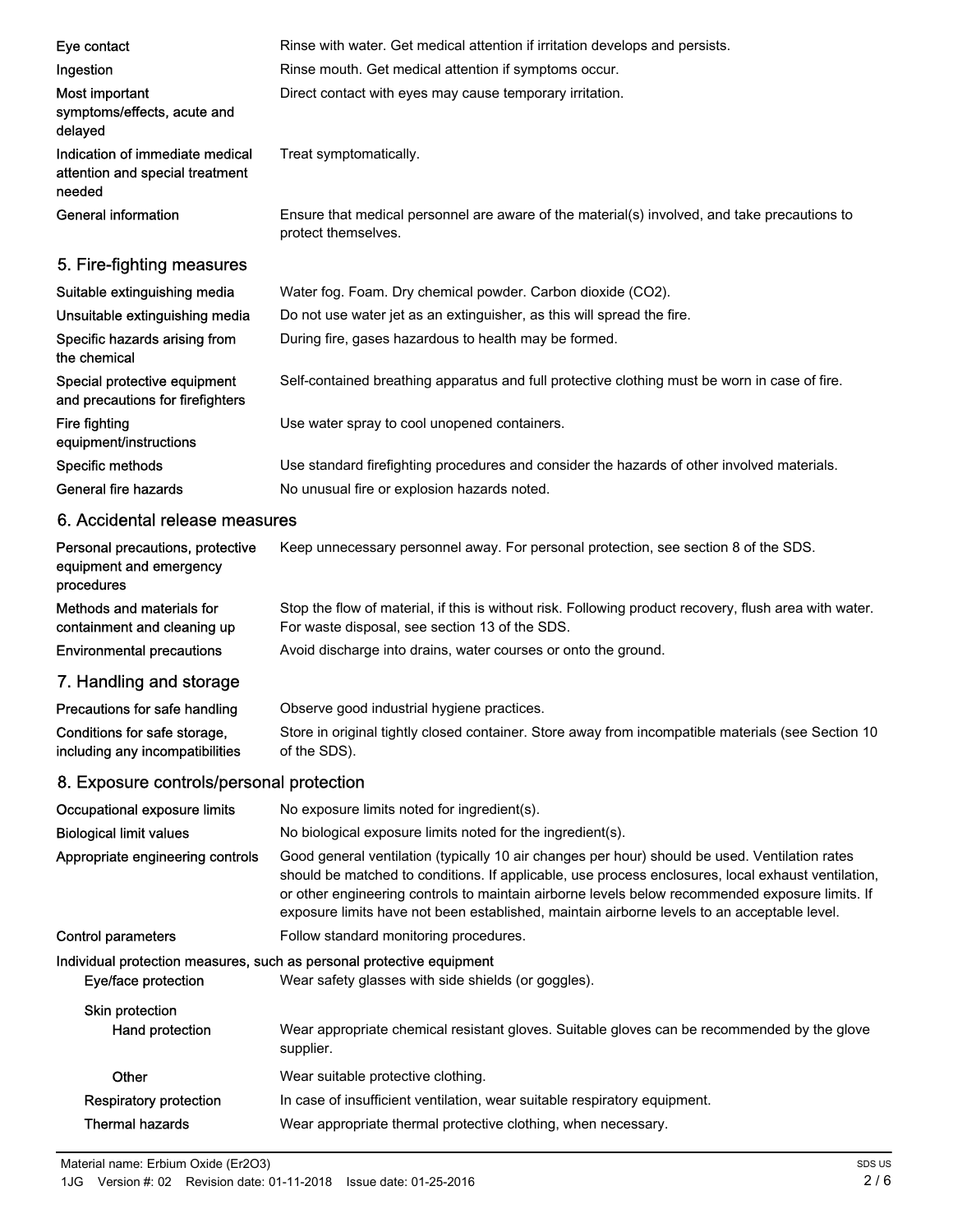Always observe good personal hygiene measures, such as washing after handling the material and before eating, drinking, and/or smoking.

# 9. Physical and chemical properties

| Appearance                                        |                                                                                               |
|---------------------------------------------------|-----------------------------------------------------------------------------------------------|
| <b>Physical state</b>                             | Solid.                                                                                        |
| Form                                              | Solid.                                                                                        |
| Color                                             | Not available.                                                                                |
| Odor                                              | Not available.                                                                                |
| <b>Odor threshold</b>                             | Not available.                                                                                |
| pH                                                | Not available.                                                                                |
| Melting point/freezing point                      | Not available.                                                                                |
| Initial boiling point and boiling<br>range        | Not available.                                                                                |
| Flash point                                       | Not available.                                                                                |
| <b>Evaporation rate</b>                           | Not available.                                                                                |
| Flammability (solid, gas)                         | Not available.                                                                                |
| Upper/lower flammability or explosive limits      |                                                                                               |
| Flammability limit - lower<br>(%)                 | Not available.                                                                                |
| Flammability limit - upper<br>(%)                 | Not available.                                                                                |
| Explosive limit - lower (%)                       | Not available.                                                                                |
| Explosive limit - upper (%)                       | Not available.                                                                                |
| Vapor pressure                                    | Not available.                                                                                |
| Vapor density                                     | Not available.                                                                                |
| <b>Relative density</b>                           | Not available.                                                                                |
| Solubility(ies)                                   |                                                                                               |
| Solubility (water)                                | Not available.                                                                                |
| <b>Partition coefficient</b><br>(n-octanol/water) | Not available.                                                                                |
| Auto-ignition temperature                         | Not available.                                                                                |
| <b>Decomposition temperature</b>                  | Not available.                                                                                |
| <b>Viscosity</b>                                  | Not available.                                                                                |
| Other information                                 |                                                                                               |
| <b>Explosive properties</b>                       | Not explosive.                                                                                |
| Molecular formula                                 | Er2O3                                                                                         |
| <b>Oxidizing properties</b>                       | Not oxidizing.                                                                                |
| 10. Stability and reactivity                      |                                                                                               |
| Reactivity                                        | The product is stable and non-reactive under normal conditions of use, storage and transport. |
| <b>Chemical stability</b>                         | Material is stable under normal conditions.                                                   |
| Possibility of hazardous<br>reactions             | No dangerous reaction known under conditions of normal use.                                   |
| Conditions to avoid                               | Contact with incompatible materials.                                                          |
| Incompatible materials                            | Strong oxidizing agents.                                                                      |
| Hazardous decomposition<br>products               | No hazardous decomposition products are known.                                                |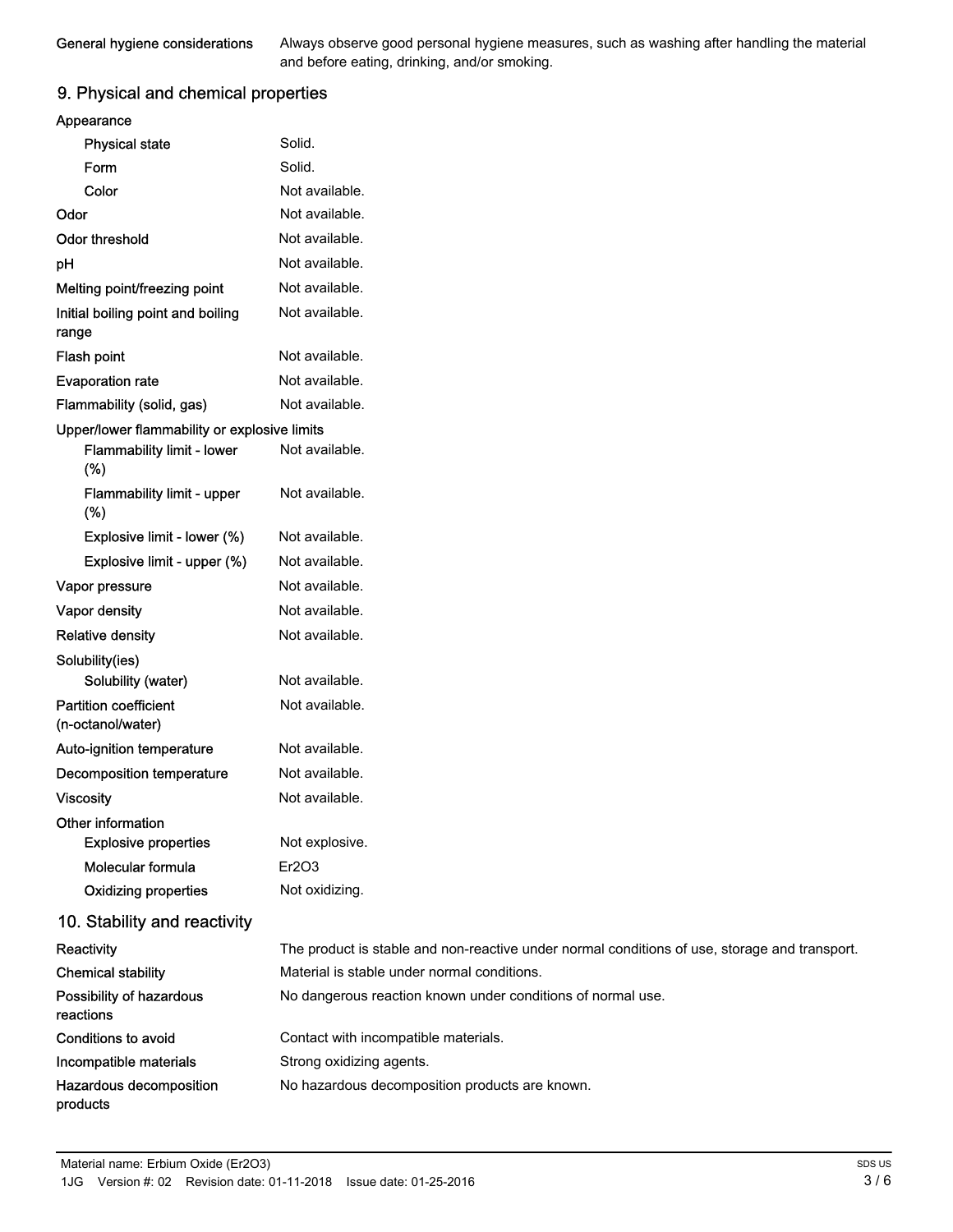# 11. Toxicological information

# Information on likely routes of exposure

| Inhalation                                                                         | No adverse effects due to inhalation are expected.                                                                                                                                                    |
|------------------------------------------------------------------------------------|-------------------------------------------------------------------------------------------------------------------------------------------------------------------------------------------------------|
| <b>Skin contact</b>                                                                | No adverse effects due to skin contact are expected.                                                                                                                                                  |
| Eye contact                                                                        | Direct contact with eyes may cause temporary irritation.                                                                                                                                              |
| Ingestion                                                                          | Expected to be a low ingestion hazard.                                                                                                                                                                |
| Symptoms related to the<br>physical, chemical and<br>toxicological characteristics | Direct contact with eyes may cause temporary irritation.                                                                                                                                              |
| Information on toxicological effects                                               |                                                                                                                                                                                                       |
| <b>Acute toxicity</b>                                                              | Not available.                                                                                                                                                                                        |
| Skin corrosion/irritation                                                          | Prolonged skin contact may cause temporary irritation.                                                                                                                                                |
| Serious eye damage/eye<br>irritation                                               | Direct contact with eyes may cause temporary irritation.                                                                                                                                              |
| Respiratory or skin sensitization                                                  |                                                                                                                                                                                                       |
| <b>Respiratory sensitization</b>                                                   | Not a respiratory sensitizer.                                                                                                                                                                         |
| <b>Skin sensitization</b>                                                          | This product is not expected to cause skin sensitization.                                                                                                                                             |
| Germ cell mutagenicity                                                             | No data available to indicate product or any components present at greater than 0.1% are<br>mutagenic or genotoxic.                                                                                   |
| Carcinogenicity                                                                    | This product is not considered to be a carcinogen by IARC, ACGIH, NTP, or OSHA.                                                                                                                       |
| IARC Monographs. Overall Evaluation of Carcinogenicity                             |                                                                                                                                                                                                       |
| Not listed.                                                                        | OSHA Specifically Regulated Substances (29 CFR 1910.1001-1050)                                                                                                                                        |
| Not regulated.<br>Not listed.                                                      | US. National Toxicology Program (NTP) Report on Carcinogens                                                                                                                                           |
| Reproductive toxicity                                                              | This product is not expected to cause reproductive or developmental effects.                                                                                                                          |
| Specific target organ toxicity -<br>single exposure                                | Not classified.                                                                                                                                                                                       |
| Specific target organ toxicity -<br>repeated exposure                              | Not classified.                                                                                                                                                                                       |
| Aspiration hazard                                                                  | Not an aspiration hazard.                                                                                                                                                                             |
| 12. Ecological information                                                         |                                                                                                                                                                                                       |
| Ecotoxicity                                                                        | The product is not classified as environmentally hazardous. However, this does not exclude the<br>possibility that large or frequent spills can have a harmful or damaging effect on the environment. |
| Persistence and degradability                                                      | No data is available on the degradability of this product.                                                                                                                                            |
| <b>Bioaccumulative potential</b>                                                   | No data available.                                                                                                                                                                                    |
| Mobility in soil                                                                   | No data available.                                                                                                                                                                                    |
| Other adverse effects                                                              | No other adverse environmental effects (e.g. ozone depletion, photochemical ozone creation<br>potential, endocrine disruption, global warming potential) are expected from this component.            |
| 13. Disposal considerations                                                        |                                                                                                                                                                                                       |
| <b>Disposal instructions</b>                                                       | Collect and reclaim or dispose in sealed containers at licensed waste disposal site.                                                                                                                  |
| Local disposal regulations                                                         | Dispose in accordance with all applicable regulations.                                                                                                                                                |
| Hazardous waste code                                                               | The waste code should be assigned in discussion between the user, the producer and the waste<br>disposal company.                                                                                     |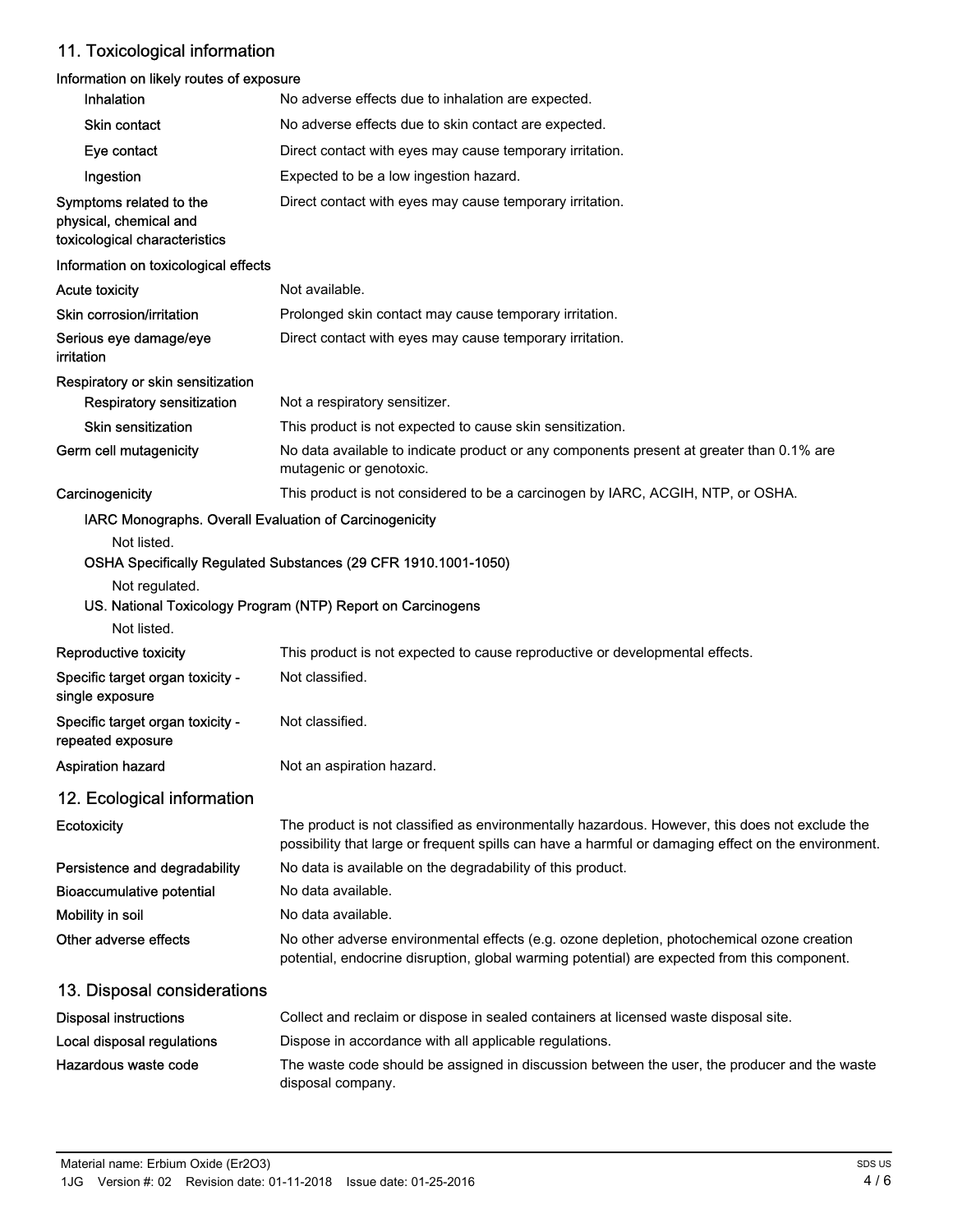| Waste from residues / unused<br>products | Dispose of in accordance with local regulations. Empty containers or liners may retain some<br>product residues. This material and its container must be disposed of in a safe manner (see:<br>Disposal instructions). |
|------------------------------------------|------------------------------------------------------------------------------------------------------------------------------------------------------------------------------------------------------------------------|
| Contaminated packaging                   | Since emptied containers may retain product residue, follow label warnings even after container is<br>emptied. Empty containers should be taken to an approved waste handling site for recycling or<br>disposal.       |

# 14. Transport information

#### **DOT**

Not regulated as dangerous goods.

#### IATA

Not regulated as dangerous goods.

#### IMDG

Not regulated as dangerous goods.

# 15. Regulatory information

#### US federal regulations

This product is not known to be a "Hazardous Chemical" as defined by the OSHA Hazard Communication Standard, 29 CFR 1910.1200.

#### TSCA Section 12(b) Export Notification (40 CFR 707, Subpt. D)

Not regulated.

#### CERCLA Hazardous Substance List (40 CFR 302.4)

Not listed.

#### SARA 304 Emergency release notification

Not regulated.

# OSHA Specifically Regulated Substances (29 CFR 1910.1001-1050)

# Not regulated.

Hazard categories

#### Superfund Amendments and Reauthorization Act of 1986 (SARA)

| Immediate Hazard - No  |
|------------------------|
| Delayed Hazard - No    |
| Fire Hazard - No       |
| Pressure Hazard - No   |
| Reactivity Hazard - No |

#### SARA 302 Extremely hazardous substance

Not listed.

SARA 311/312 Hazardous No

chemical

## SARA 313 (TRI reporting)

Not regulated.

#### Other federal regulations

#### Clean Air Act (CAA) Section 112 Hazardous Air Pollutants (HAPs) List

Not regulated.

# Clean Air Act (CAA) Section 112(r) Accidental Release Prevention (40 CFR 68.130)

Not regulated.

Safe Drinking Water Act Not regulated. (SDWA)

# 16. Other information, including date of preparation or last revision

| Issue date           | 01-25-2016 |
|----------------------|------------|
| <b>Revision date</b> | 01-11-2018 |
| Version #            | 02         |